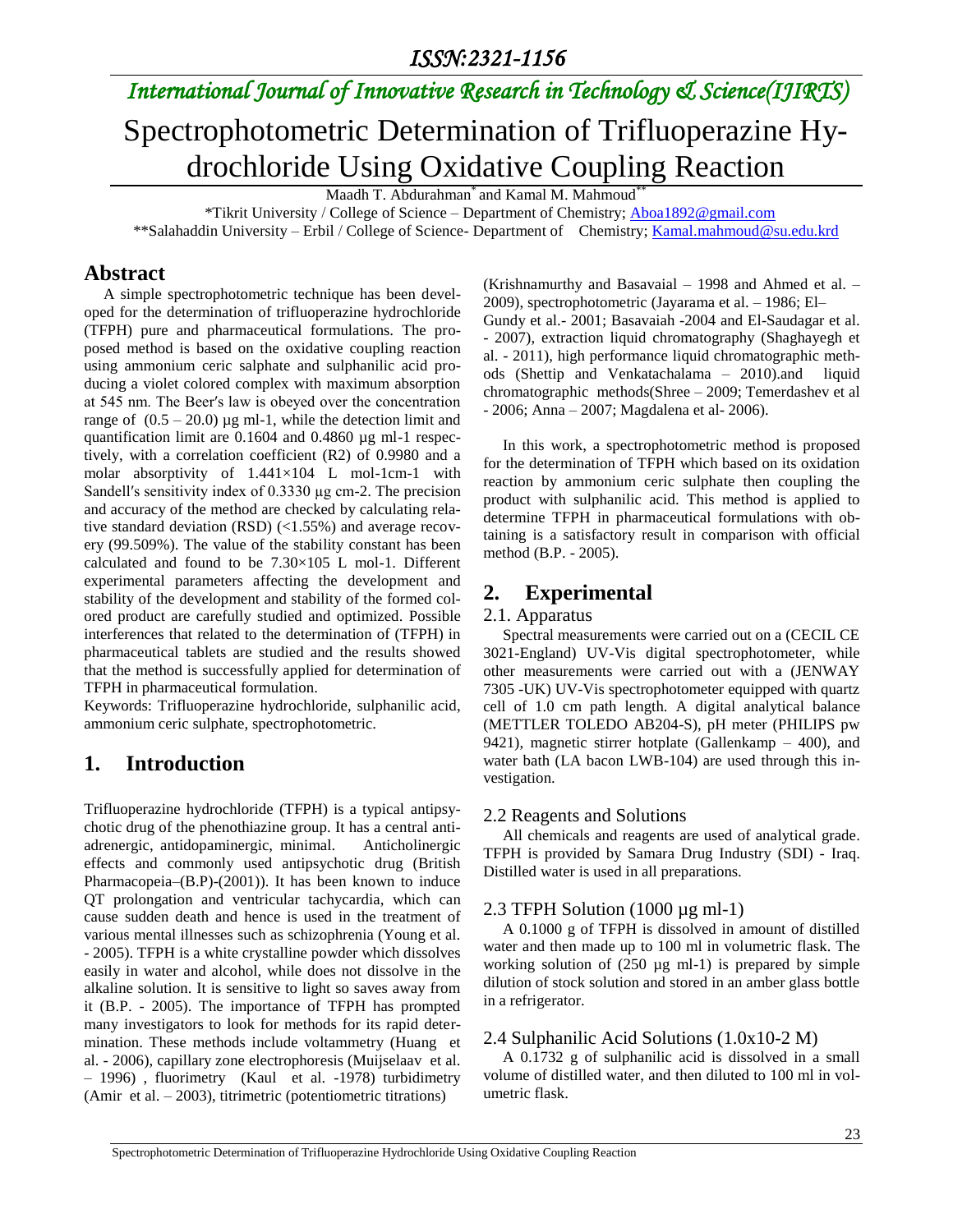## *International Journal of Innovative Research in Technology & Science(IJIRTS)*

2.5 Ammonium Ceric Sulphate Solution (ACS) (5.0x10-3 M)

 This solution is prepared by dissolving 0.3162 g of ammonium ceric sulphate in distilled water then completed to 100 ml with distilled water.

2.6 Sample Solution of Tablets Contain TFPH (250 µg ml - 1)

 A 20.0 tablets (STELLASIL– Cairo– Egypt) (each contain 5.0 mg TFPH) are weighed (7.4160 g) and granulated to a fine particles, then weight  $1.8540$  g which dissolved in a small volume of distilled water, then the solution filtered by filter paper (589/4 S&S Round filter 150 mm) and the volume is completed to 100 ml.

## **3. Results and Discussion**

#### 3.1 Preliminary Investigations

 To a 25 m volumetric flask containing 1.0 ml standard TFPH (250  $\mu$ g ml-1) added 1.0 ml of (5.0x10-3 M) ammonium ceric sulphate (ACS) followed by adding 1.0 ml (1.0x10-2 M) of sulphanilic acid, then diluted to the mark with distilled water. The blank solution is prepared in the same way except TFPH. The absorption spectrum of the colored complex (violet color) against blank solution shows maximum absorption at 545 nm.

 The mechanism of the reaction is proposed, in which TFPH oxidizes by ACS, then the product coupled with sulphanilic acid producing violet complex, which completely soluble in water.

#### 3.2 Selection of the Oxidizing Agent

 Effects of different types of oxidizing agent (1.0ml of 5.0x10-3 M) (ammonium ceric sulphate, sodium per iodate, sodium hypochlorite, potassium bromated, ammonium persulphate and ferric chloride) are tested. Results indicate that ammonium ceric sulphate give that best absorption maxima, therefore it is used in subsequent experiments.

#### 3.3 Effect of ACS Concentration

The effect of ACS in the range of  $(0.3 - 6.0$  ml) of (5.0x10-3 M) on the sensitivity of the reaction has been studied. It is found that 4.0 ml of ACS (5.0x10-3 M) gives the optimum absorbance.

#### 3.4 Selection of the Coupling Reagent

 Different coupling reagent is tested depending on the highest value of  $Δλmax$  ( $λmax$  of the complex -  $λmax$  of the blank). It found that sulphanilic acid is the best coupling reagent due to gives the highest  $\Delta\lambda$ max= 299 nm ( $\lambda$ max of sample against blank =  $545$  nm and  $\lambda$ max of blank against water  $= 246$  nm).

#### 3.5 Effect of Sulphanilic Acid Concentration

 The effect of sulphanilic acid is investigated in the range of  $(0.3 - 3.5 \text{ ml})$  of  $(1.0x10-2 \text{ M})$  solution to a constant amount of TFPH (1.0 ml, 250 µg ml-1). It is observed that the maximum color intensity is obtained with 1.0 ml, after which further increase in volume results nearly a constant absorbance.

#### 3.6 Order of Addition

 The effect of order of addition on the sensitivity of the method has been investigated. The results obtained that the order of addition (Drug sample (TFPH)  $+$  ACS sulphanilic acid) gave the best sensitivity and more intense color than probabilities and this order is selected in all subsequent experiments.

#### 3.7 Effect of Oxidation Time and Temperature

 The oxidation of the drug (TFPH) with ACS is tested during different periods (1:00 - 50:00 min) then adding the sulphanilic acid as coupling reagent. It has seen that the best complexation occurs between (2:00 - 15:00 min). Therefore, 5:00 min will select for the subsequent experiments because after this time there is a good stability in the absorbance up to 15:00 min. In contrast, the effect of temperature is also studied between (5 - 50 °C). It found that the highest absorbance can be recorded in the range of  $(15 - 30 \degree C)$ , so it considered 25°C (room temperature) for the subsequent experiments.

#### 3.8 Stability of the Colored Product

 The stability of the formed product is tested daring different time  $(0:00 - 60:00 \text{ min})$ .

It is found that a high absorbance will be obtained after 5:00 min, which shows good stability up to 50:00 min.

#### 3.9 Recommended Procedure

 To a 25.0 ml calibrated flask which contain 1.0 ml of 250 µg ml-1 of the working standard solution of TFPH (equivalent to 10  $\mu$ g ml-1) added 4.0 ml of ACS (5.0x10-3) M), then after 5:00 min added 1.0 ml of sulphanilic acid (1.0x10-2 M) and complete with distilled water. The blank solution is prepared in the same manner in the absence of TFPH. The absorbance is measured against a reagent blank after 5:00 min, at 545 min. The unknown concentration derived from the calibration graph or computed from the regression equation derived using Beer's law.

#### 3.10 Calibration Graph & Statistical Data

Under the optimum experimental conditions and applying the recommended procedure, a calibration graph is obtained by taking different volume of TFPH (0.05 - 4.0 ml, 250 µg ml-1). Fig (1) shows a straight line of the calibration graph which obeyed the Beer′s law in the concentration range of  $(0.5 - 20.0 \,\mu g \,\text{ml-1})$  of TFPH with a correlation coefficient of  $(0.9980)$  and detection limit of  $0.1604 \mu g$  ml-1. The mo-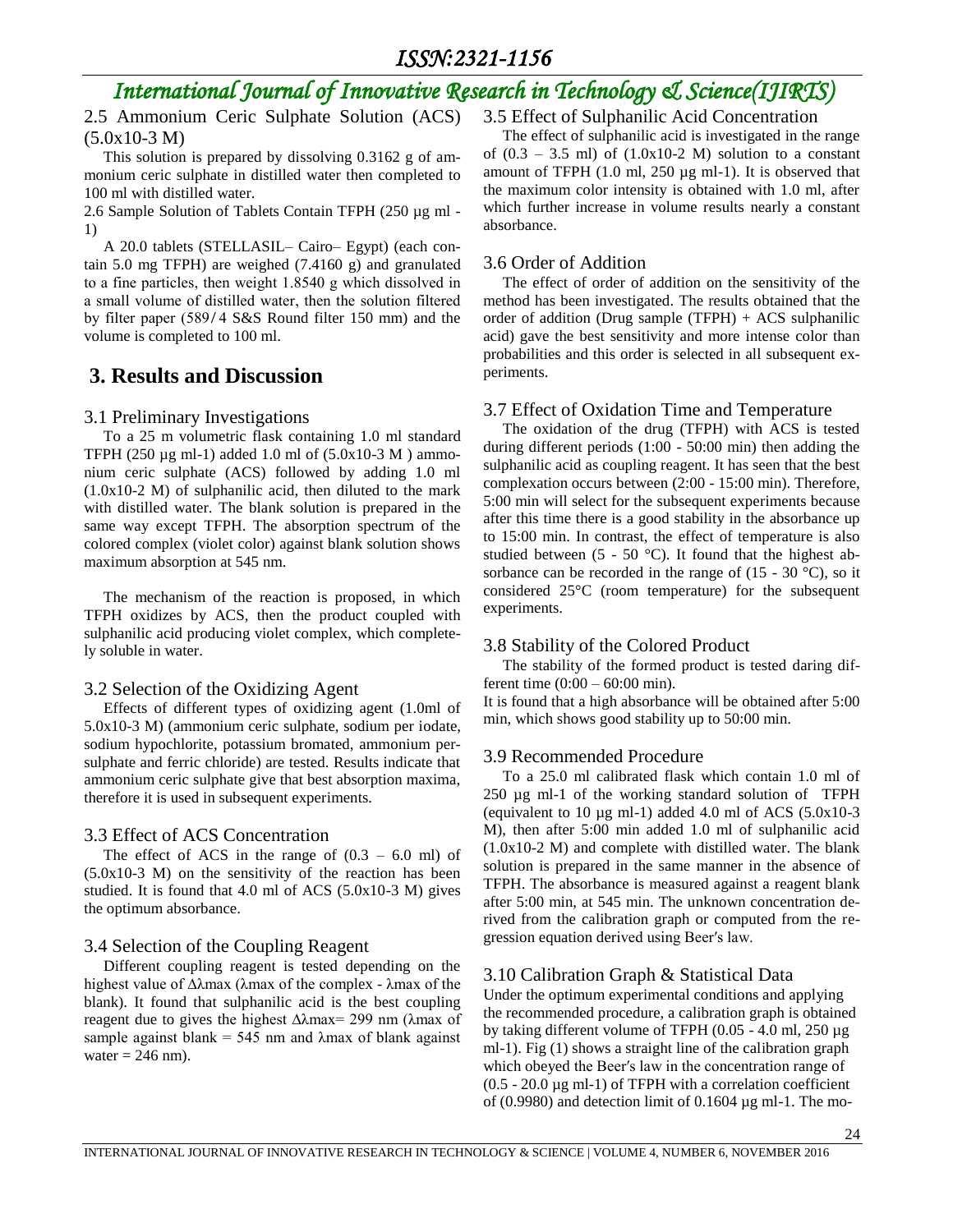## *ISSN:2321-1156*

## *International Journal of Innovative Research in Technology & Science(IJIRTS)*

lar absorptivity and Sandell's index are found to be 1.441x104 L mol-1 cm-1 and 0.333 µgcm-2 respec-



**Fig. (1): Calibration Curve for Determination TFPH By Oxidative Coupling with Sulphanilic Acid Reagent.**

#### 3.11 Accuracy and Precision

In this study the absorbance for three different concentrations (2.0, 10.0 and 16.0 µg ml-1) of TFPH are measured for five replicated times (n= 5). The results are shown in Table (1), which indicates a good accuracy and precision, because the average recovery approaches 99.509% and RSD  $≤ 1.55%$ .

**Table (1): Results of Accuracy and Precision**

| Conc.of<br><b>TFPH</b><br>$(\mu g \text{ ml}^{-1})$ | <b>Recovery</b><br>$(%)$ * | Average<br>Recovery (%) | <b>RSD</b><br>(%) |
|-----------------------------------------------------|----------------------------|-------------------------|-------------------|
| 2.0                                                 | 98.960                     |                         | 1.550             |
| 10.0                                                | 99.400                     | 99.509                  | 0.434             |
| 16.0                                                | 100.167                    |                         | 0.344             |

\* Average of five determination.

#### 3.12 The Nature of the Colored Product and Its Mechanism

The stoichiometric relation between oxidized TFPH and sulphanilic acid has been studied employing the Molar ratio method (Nabil - 1994). The results which are shown in Fig. (2) indicate that the reaction between the oxidized drug and the reagent  $(1:1)$ 



**Fig. (2): Molar ratio Method of the Formed Product by Oxidative Coupling of TFPH with Sulphanilic Acid Reagent.**

The proposed mechanism for the reaction can be written as shown in Fig. (3).



**Fig. (3): The Proposed Mechanism for the Reaction of TFPH & Sulphanilic Acid.**

#### 3.13 Calculation of the Stability Constant

 The analysis of the results that have been obtained from of molar ratio method to calculate stability constant for product of the TFPH drug reaction with sulphanilic acid reagent can be fixed it by calculated by the following equation:

$$
K = \frac{[C(1-\alpha)]}{\alpha^2 C^2} \rightarrow \frac{1-\alpha}{C \alpha^2}
$$

$$
\alpha = \frac{Am - As}{Am}
$$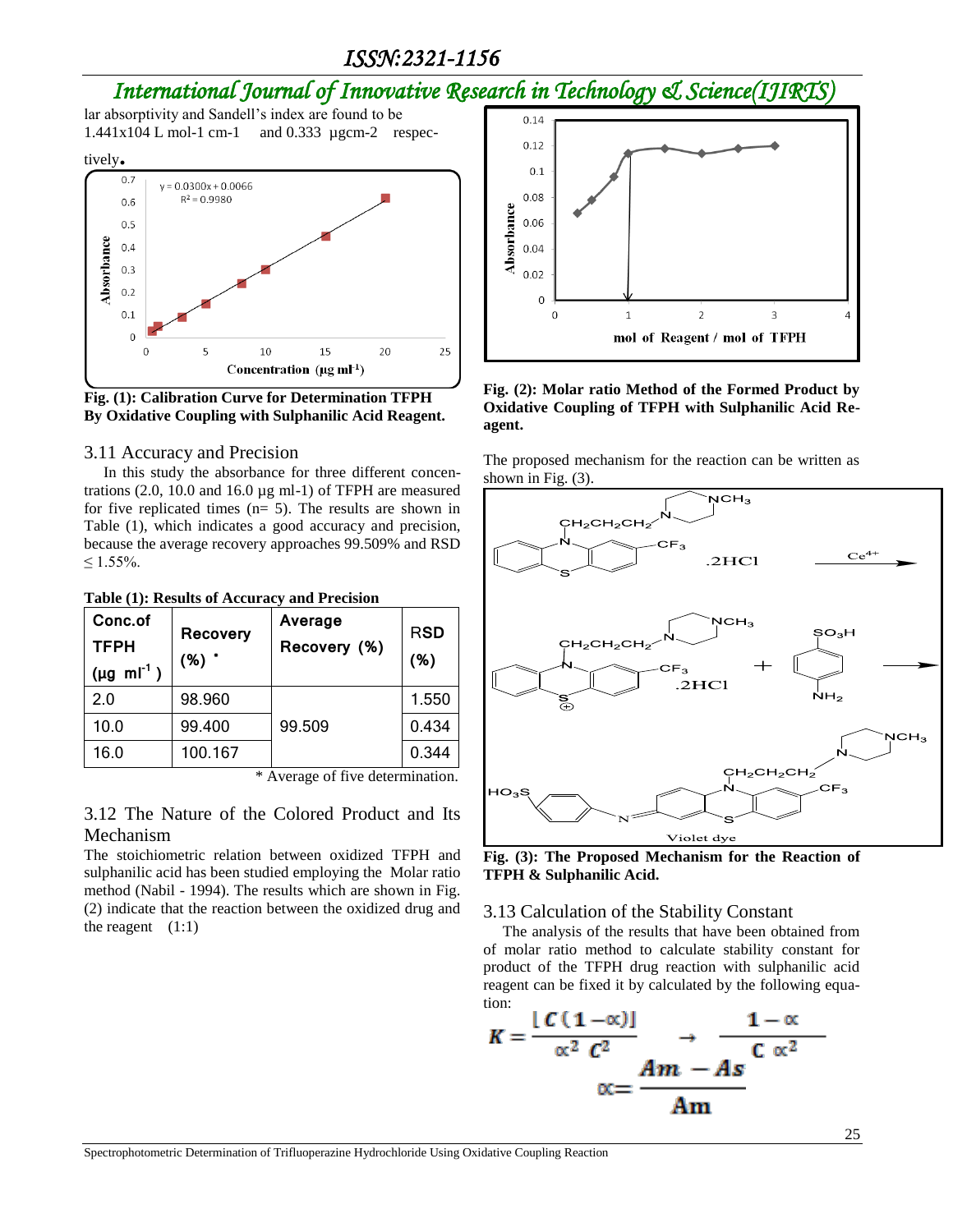## *ISSN:2321-1156*

## *International Journal of Innovative Research in Technology & Science(IJIRTS)*

Am: is the greatest value of the absorption.

As: at the equivalence point absorption value (when the ratio of product 1:1).

The value of the stability constant has been calculated and found to be 7.30x105 L mol-1. Where Am value was (0.120) then As value was (0.114), under optimal experimental conditions this reveals that the product is of high stability.

#### 3.14 Effect of Interferences

 To improve the efficiency and selectivity of the proposed method for determination of TFPH, the effect of some foreign substances (glucose, fructose, maltose and starch) have been studied, which normally are present in the dosage forms, of pharmaceutical preparation. This study is performed by comparing the absorbance obtained when TFPH present alone and in the presence of different concentration of interferences  $(80 - 320 \mu g$  ml-1) reach to  $(8 - 32)$  times of the amount of TFPH (10.0 µg ml-1). The results found that a substance is considered not to interfere if the variation in the absorbance of pure TFPH & TFPH with interferences equal or loss than  $\pm$ 5.0% of the recovers. Table (2) illustrated the recovers after addition of additives by (8 - 32) fold excess the amount of TFPH.

#### 3.15 Applications

 The proposed method was successfully applied for the determination of TFPH in pharmaceutical preparation, while the same formulations are also analyzed by the British Pharmacopeia (B.P. – 2013) as standard method. The results are compared by using  $t$  –test & F – test at 95% level of confidence.

### **4. Conclusions**

 This method is considered to be simple, rapid, sensitive, inexpensive and accurate for the determination of TFPH in pure form and pharmaceutical formulations. The method dose not require the removal of excipients, any chemical sample pretreatment, solvent extraction step, and expensive reagents and solvents.

| Tuble (2), Enfect of mitcher cheep |                                                   |        |        |  |
|------------------------------------|---------------------------------------------------|--------|--------|--|
| Foreign                            | Recovery (%) of 10.0 $\mu$ g ml <sup>-1</sup> of  |        |        |  |
| Compound                           | per (µg ml <sup>-1</sup> ) Foreign<br><b>TFPH</b> |        |        |  |
|                                    | compound added                                    |        |        |  |
|                                    | 80                                                | 160    | 320    |  |
| Glucose                            | 99.93                                             | 100.06 | 99.93  |  |
| Fructose                           | 99.53                                             | 100.33 | 99.79  |  |
| Maltose                            | 99.39                                             | 99.83  | 100.06 |  |
| <b>Starch</b>                      | 100.20                                            | 100.06 | 99.25  |  |

|  |  | Table (2): Effect of Interferences |  |
|--|--|------------------------------------|--|
|--|--|------------------------------------|--|

| Table (3): Comparison with Standard Method |                     |                |  |  |
|--------------------------------------------|---------------------|----------------|--|--|
|                                            | $\overline{B}$ B.P. | STELLA Triflda |  |  |

|               | B.P.    | <b>STELLA</b> | Triflda | Iralzi |
|---------------|---------|---------------|---------|--------|
|               | meth    | <b>SIL</b>    | rou     | n      |
|               | od      | (Egypt)       | (Iran)  | (SDI)  |
| ž             | 0.303   | 0.2999        | 0.3016  | 0.304  |
|               | 7       |               |         | 7      |
| <b>Recov-</b> | 99.77   | 100.01        | 100.13  | 100.0  |
| ery%          |         |               | 2       | 98     |
| <b>SD</b>     | 0.000   | 0.00088       | 0.0010  | 0.001  |
|               | 68      |               | 8       | 25     |
| RSD%          | 0.22    | 0.29          | 0.356   | 0.409  |
| $T - exp$     | *2.26   | 2.174         | 0.847   | 0.503  |
|               | 2       |               |         |        |
| exp           | $*3.18$ | 1.682         | 2.536   | 2.46   |

## **ACKNOWLEDGEMENTS**

 The authors would like to thanks the presidency of Salahaddin University- Hawler, College of Science, and Department of Chemistry to their help and taking permission for working in the post graduate laboratories.

### **References:**

- [1] Ahemd K. Hassan and Suhaam T. Ameen; "Potentiometric sensor for the determination of trifluoperazine HCl pharmaceutical preparation", J. Analytical Science, 25, 11, 1295, (2009).
- [2] Anna M. "Comparison of methods for calculation of the partition coefficients of selected tocopherols "J. planar chromatography  $,20, 6, (2007)$ .
- [3] Amir, K. S.; Mirali, F.; and Ramin, M.; "A comparative study of the interaction of chlorpromazine, Trifluoperazine, and promethazine with mouse brain tubulin", Anal. Lett., 36, 2183-2198 (2003).
- [4] Basavaiah, K.; "Spectrophotometric determination of triflupromazine in pharmaceutical preparations using potassium iodate" Farmaco, 59, 315-321 (2004).
- [5] British Pharmacopeia; Incorporating the 3rd Ed. of the European Pharmacopoeia (2001), CD Rom.
- [6] British Pharmacopeia; The Requirements of the 5th Ed. of the European Pharmacopoeia, (2005), CD Rom.
- [7] British Pharmacopeia; The Requirements of the 7th Ed. of the European Pharmacopoeia, (2013), CD Rom.